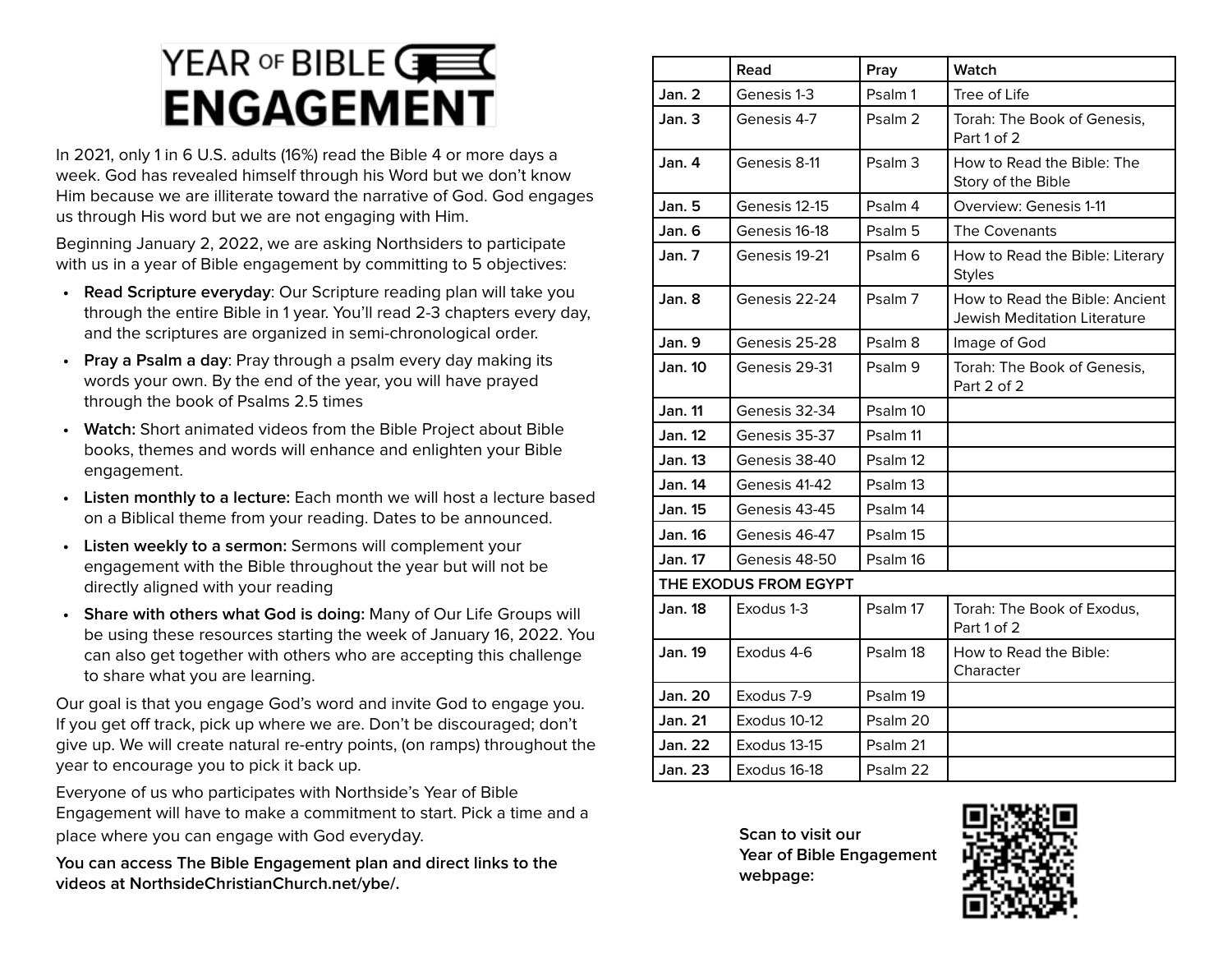|                       | THE COVENANT AT MOUNT SINAI |          |                                           |
|-----------------------|-----------------------------|----------|-------------------------------------------|
| Jan. 24               | Exodus 19-21                | Psalm 23 | Torah: The Book of Exodus,<br>Part 2 of 2 |
| Jan. 25               | Exodus 22-24                | Psalm 24 | Justice                                   |
| Jan. 26               | Exodus 25-27                | Psalm 25 |                                           |
| <b>Jan. 27</b>        | Exodus 28-29                | Psalm 26 |                                           |
| Jan. 28               | Exodus 30-31                | Psalm 27 | Sabbath                                   |
| <b>Jan. 29</b>        | Exodus 32-34                | Psalm 28 | <b>Character of God</b>                   |
| Jan. 30               | Exodus 35-40                | Psalm 29 | Overview: Exodus Ch. 19-40                |
| Jan. 31               | Leviticus 1-4               | Psalm 30 | Torah: The Book of Leviticus              |
| Feb. 1                | Leviticus 5-7               | Psalm 31 | Sacrifice and Atonement                   |
| Feb. 2                | Leviticus 8-10              | Psalm 32 |                                           |
| Feb. 3                | Leviticus 11-13             | Psalm 33 | The Law                                   |
| Feb. 4                | Leviticus 14-15             | Psalm 34 | How to Read the Bible: Law                |
| Feb. 5                | Leviticus 16-18             | Psalm 35 |                                           |
| Feb. 6                | Leviticus 19-20             | Psalm 36 |                                           |
| Feb. 7                | Leviticus 21-23             | Psalm 37 |                                           |
| Feb. 8                | Leviticus 24-25             | Psalm 38 |                                           |
| Feb. 9                | Leviticus 26-27             | Psalm 39 | Overview: Leviticus                       |
| <b>THE WILDERNESS</b> |                             |          |                                           |
| <b>Feb. 10</b>        | Numbers 1-4                 | Psalm 40 | Torah: The Book of Numbers                |
| <b>Feb. 11</b>        | Numbers 5-7                 | Psalm 41 |                                           |
| Feb. 12               | Numbers 8-10                | Psalm 42 |                                           |
| <b>Feb. 13</b>        | Numbers 11-13               | Psalm 43 |                                           |
| Feb. 14               | Numbers 14-16               | Psalm 44 |                                           |
| Feb. 15               | Numbers 17-18               | Psalm 45 |                                           |
| <b>Feb. 16</b>        | Numbers 19-21               | Psalm 46 |                                           |
| Feb. 17               | Numbers 22-24               | Psalm 47 |                                           |
| <b>Feb. 18</b>        | Numbers 25-27               | Psalm 48 |                                           |
| Feb. 19               | Numbers 28-30               | Psalm 49 |                                           |
| <b>Feb. 20</b>        | Number 31-32                | Psalm 50 |                                           |

|                    | Read                              | Pray     | Watch                                     |
|--------------------|-----------------------------------|----------|-------------------------------------------|
| <b>Feb. 21</b>     | Numbers 33-34                     | Psalm 51 |                                           |
| Feb. 22            | Numbers 35-36                     | Psalm 52 | <b>Overview: Numbers</b>                  |
| Feb. 23            | Deut. 1-3                         | Psalm 53 | Torah: The Book of<br>Deuteronomy         |
| Feb. 24            | Deut. 4-6                         | Psalm 54 | Shema - Listen                            |
| Feb. 25            | Deut. 7-9                         | Psalm 55 | YHWH - Lord                               |
| <b>Feb. 26</b>     | Deut. 10-12                       | Psalm 56 | Love                                      |
| Feb. 27            | Deut. 13-14                       | Psalm 57 | Heart                                     |
| Feb. 28            | Deut. 15-16                       | Psalm 58 | Soul                                      |
| March 1            | Deut. 17-20                       | Psalm 59 | Strength                                  |
| March <sub>2</sub> | Deut. 21-23                       | Psalm 60 |                                           |
| March <sub>3</sub> | Deut. 24-27                       | Psalm 61 |                                           |
| March 4            | Deut. 28-29                       | Psalm 62 |                                           |
| March <sub>5</sub> | Deut. 30-31                       | Psalm 63 |                                           |
| March 6            | Deut 32-34                        | Psalm 64 | Overview: Deuteronomy                     |
|                    | <b>THE PROMISED LAND</b>          |          |                                           |
| March 7            | Joshua 1-4                        | Psalm 65 | Overview: Joshua                          |
| March 8            | Joshua 5-8                        | Psalm 66 | How to Read the Bible:<br>Design Patterns |
| March 9            | Joshua 9-12                       | Psalm 67 |                                           |
| March 10           | Joshua 13-21                      | Psalm 68 |                                           |
| March 11           | Joshua 22-24                      | Psalm 69 |                                           |
| March 12           | Judges 1-3                        | Psalm 70 | Overview: Judges                          |
| March 13           | Judges 4-5                        | Psalm 71 |                                           |
| March 14           | Judges 6-8                        | Psalm 72 | How to Read the Bible: Plot               |
| March 15           | Judges 9-12                       | Psalm 73 |                                           |
| March 16           | Judges 13-15                      | Psalm 74 |                                           |
| March 17           | Judges 16-18                      | Psalm 75 |                                           |
| March 18           | Judges 19-21                      | Psalm 76 |                                           |
|                    | RISE AND FALL OF ISRAEL'S KINGDOM |          |                                           |
| March 19           | Ruth 1-4                          | Psalm 77 | Overview: Ruth                            |
| March 20           | 1 Samuel 1-3                      | Psalm 78 | Overview: 1 Samuel                        |
| March 21           | 1 Samuel 4-8                      | Psalm 79 |                                           |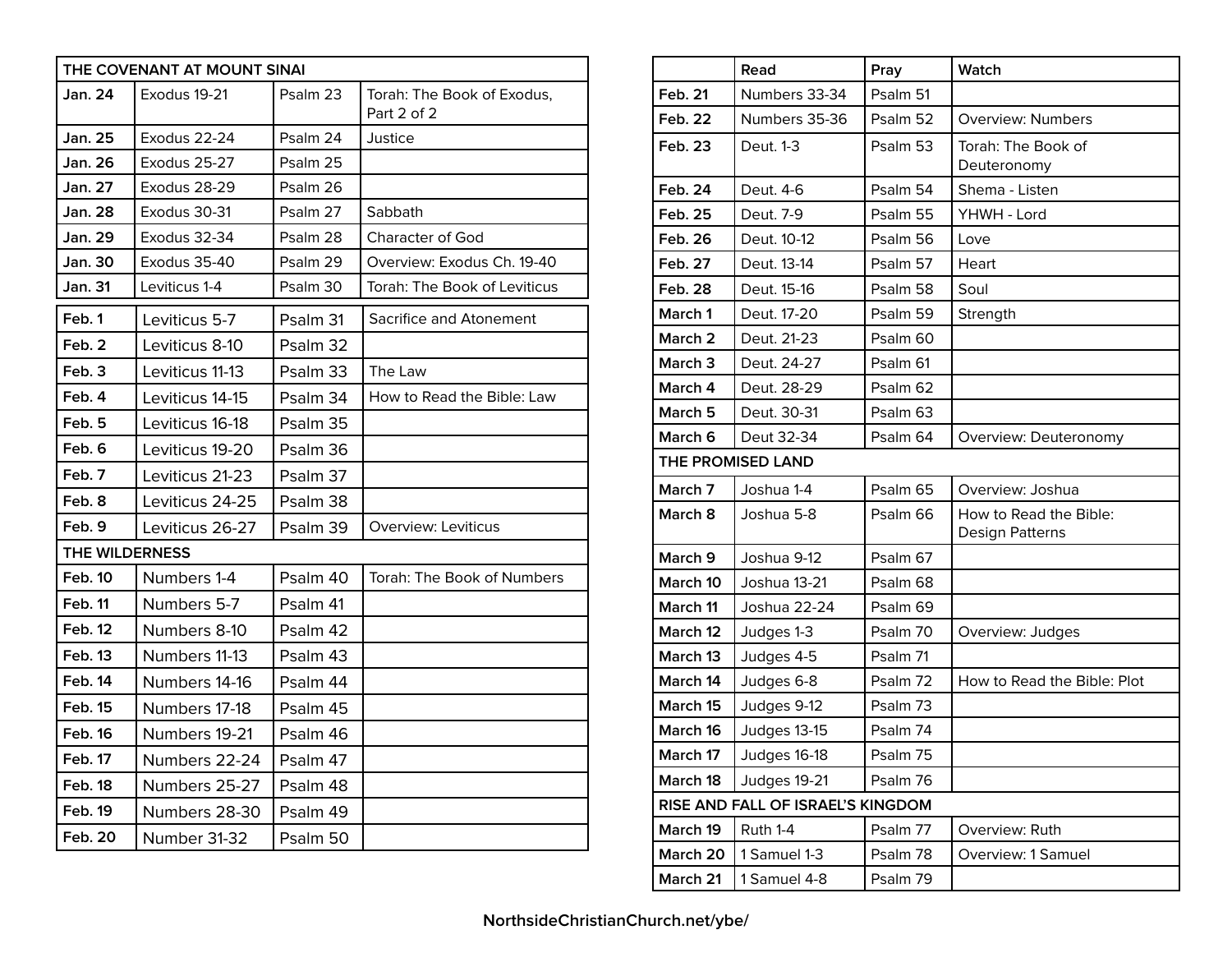|          | Read                          | Pray      | Watch                                  |
|----------|-------------------------------|-----------|----------------------------------------|
| March 22 | 1 Samuel 9-12                 | Psalm 80  |                                        |
| March 23 | 1 Samuel 13-14                | Psalm 81  |                                        |
| March 24 | 1 Samuel 15-17                | Psalm 82  |                                        |
| March 25 | 1 Samuel 18-20                | Psalm 83  |                                        |
| March 26 | 1 Samuel 21-24                | Psalm 84  |                                        |
| March 27 | 1 Samuel 25-27                | Psalm 85  |                                        |
| March 28 | 1 Samuel 28-31                | Psalm 86  |                                        |
| March 29 | 2 Samuel 1-3                  | Psalm 87  | Overview: 2 Samuel                     |
| March 30 | 2 Samuel 4-8                  | Psalm 88  |                                        |
| March 31 | 2 Samuel 9-12                 | Psalm 89  |                                        |
| April 1  | 2 Samuel 13-15                | Psalm 90  |                                        |
| April 2  | 2 Samuel 16-18                | Psalm 91  |                                        |
| April 3  | 2 Samuel 19-21                | Psalm 92  |                                        |
| April 4  | 2 Samuel 22-24                | Psalm 93  |                                        |
| April 5  | 1 Kings 1-3                   | Psalm 94  | Overview: 1-2 Kings                    |
| April 6  | 1 Kings 4-7                   | Psalm 95  |                                        |
| April 7  | 1 Kings 8-10                  | Psalm 96  |                                        |
| April 8  | 1 Kings 11-13                 | Psalm 97  |                                        |
| April 9  | 1 Kings 14-16                 | Psalm 98  |                                        |
| April 10 | 1 Kings 17-19                 | Psalm 99  |                                        |
| April 11 | 1 Kings 20-22                 | Psalm 100 |                                        |
| April 12 | 2 Kings 1-3                   | Psalm 101 |                                        |
| April 13 | 2 Kings 4-7                   | Psalm 102 |                                        |
| April 14 | 2 Kings 8-11                  | Psalm 103 |                                        |
| April 15 | 2 Kings 12-14                 | Psalm 104 |                                        |
| April 16 | 2 Kings 15-17                 | Psalm 105 |                                        |
| April 17 | 2 Kings 18-19                 | Psalm 106 |                                        |
| April 18 | 2 Kings 20-22                 | Psalm 107 |                                        |
| April 19 | 2 Kings 23-25                 | Psalm 108 |                                        |
|          | THE PROPHETS BEFORE THE EXILE |           |                                        |
| April 20 | Isaiah 1-4                    | Psalm 109 | How to Read the Bible: The<br>Prophets |
| April 21 | Isaiah 5-8                    | Psalm 110 | Holiness                               |

|               | Read          | Pray                 | Watch                      |
|---------------|---------------|----------------------|----------------------------|
| April 22      | Isaiah 9-12   | Psalm 111            | Intro to Spiritual Beings  |
| April 23      | Isaiah 13-17  | Psalm 112            | <b>Holiness</b>            |
| April 24      | Isaiah 18-22  | Psalm 113            | The Divine Council         |
| April 25      | Isaiah 23-27  | Psalm 114            | Angels and Cherubim        |
| April 26      | Isaiah 28-30  | Psalm 115            | Angel of the Lord          |
| April 27      | Isaiah 31-35  | Psalm 116            | The Satan and Demons       |
| April 28      | Isaiah 36-38  | Psalm 117            | The New Humanity           |
| April 29      | Isaiah 39-41  | Psalm 118            | Overview: Isaiah Ch. 1-39  |
| April 30      | Isaiah 42-44  | Psalm<br>119:1-32    |                            |
| May 1         | Isaiah 45-48  | Psalm<br>119:33-64   |                            |
| May 2         | Isaiah 49-51  | Psalm<br>119:65-96   | Compassion                 |
| May 3         | Isaiah 52-54  | Psalm<br>119:97-128  | Gospel of the Kingdom      |
| May 4         | Isaiah 55-57  | Psalm<br>119:129-152 |                            |
| May 5         | Isaiah 58-60  | Psalm<br>119:153-176 |                            |
| May 6         | Isaiah 61-64  | Psalm 120            |                            |
| May 7         | Isaiah 65-66  | Psalm 121            | Overview: Isaiah Ch. 40-66 |
| May 8         | Hosea 1-5     | Psalm 122            | Overview: Hosea            |
| May 9         | Hosea 6-10    | Psalm 123            |                            |
| May 10        | Hosea 11-14   | Psalm 124            |                            |
| May 11        | Joel 1-3      | Psalm 125            | Overview: Joel             |
| May 12        | Amos 1-5      | Psalm 126            | Overview: Amos             |
| May 13        | Amos 6-9      | Psalm 127            |                            |
| <b>May 14</b> | Obadiah 1     | Psalm 128            | Overview: Obadiah          |
| <b>May 15</b> | Jonah 1-4     | Psalm 129            | Overview: Jonah            |
| <b>May 16</b> | Micah 1-4     | Psalm 130            | Overview: Micah            |
| May 17        | Micah 5-7     | Psalm 131            |                            |
| May 18        | Nahum 1-3     | Psalm 132            | Overview: Nahum            |
| <b>May 19</b> | Habakkuk 1-3  | Psalm 133            | Overview: Habakkuk         |
| <b>May 20</b> | Zephaniah 1-3 | Psalm 134            | Overview: Zephaniah        |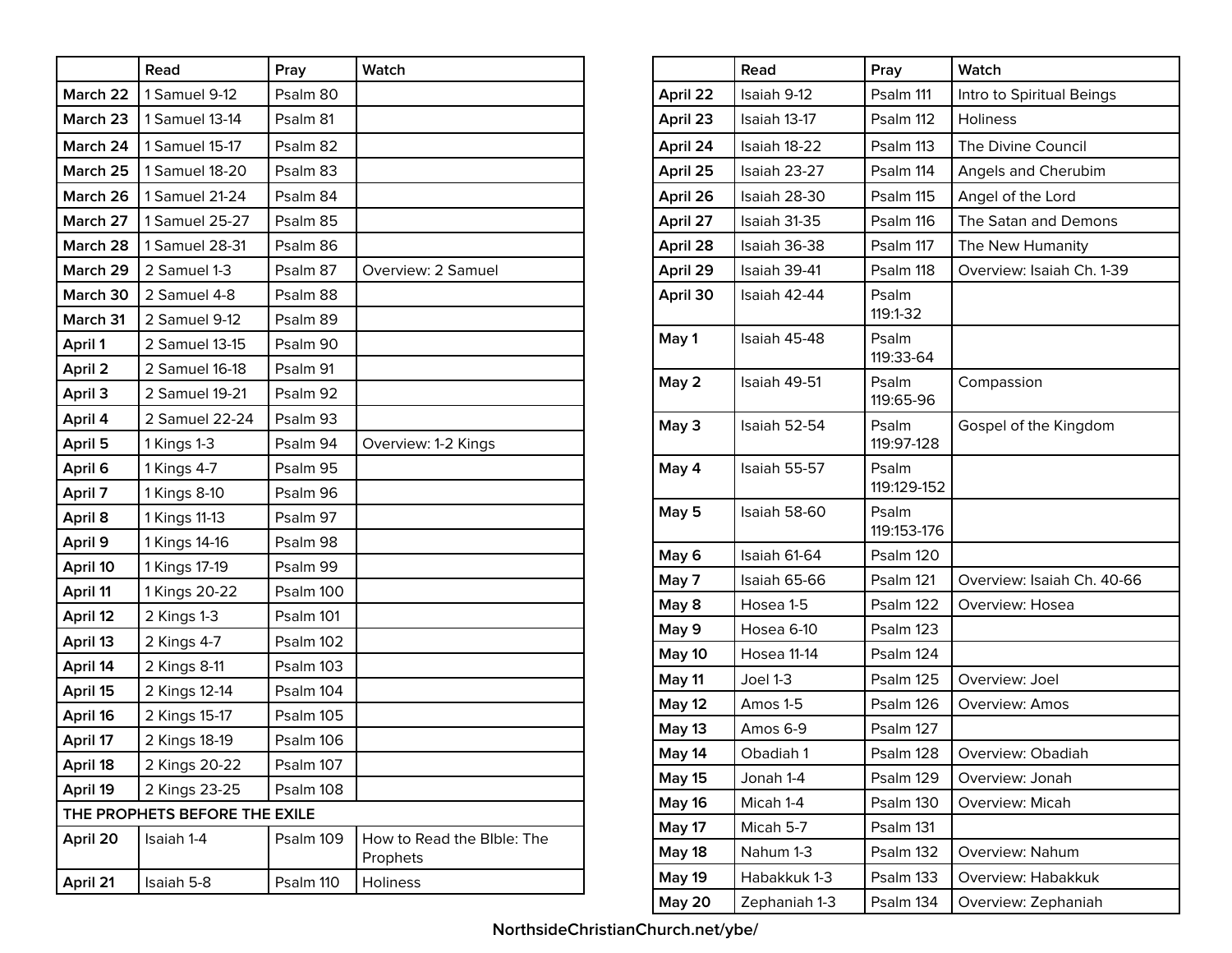|               | Read                   | Pray               | Watch                                                 |  |  |
|---------------|------------------------|--------------------|-------------------------------------------------------|--|--|
|               | THE WISDOM OF ISRAEL   |                    |                                                       |  |  |
| May 21        | $Job 1-3$              | Psalm 135          | The Book of Job                                       |  |  |
| <b>May 22</b> | Job 4-7                | Psalm 136          |                                                       |  |  |
| <b>May 23</b> | Job 8-11               | Psalm 137          |                                                       |  |  |
| May 24        | Job 12-15              | Psalm 138          |                                                       |  |  |
| <b>May 25</b> | Job 16-19              | Psalm 139          |                                                       |  |  |
| <b>May 26</b> | Job 20-23              | Psalm 140          |                                                       |  |  |
| <b>May 27</b> | Job 24-28              | Psalm 141          |                                                       |  |  |
| <b>May 28</b> | Job 29-31              | Psalm 142          |                                                       |  |  |
| <b>May 29</b> | Job 32-34              | Psalm 143          |                                                       |  |  |
| <b>May 30</b> | Job 35-37              | Psalm 144          |                                                       |  |  |
| May 31        | Job 38-39              | Psalm 145          |                                                       |  |  |
| June 1        | Job 40-42              | Psalm 146          | Overview: Job                                         |  |  |
| June 2        | Psalm 1-2              | Psalm 147          |                                                       |  |  |
| June 3        | Proverbs 1-3           | Psalm 148          | How to Read the Bible: The<br><b>Books of Solomon</b> |  |  |
| June 4        | Proverbs 4-6           | Psalm 149          | The Book of Proverbs                                  |  |  |
| June 5        | Proverbs 7-9           | Psalm 150          | <b>Overview: Psalms</b>                               |  |  |
| June 6        | Proverbs 10-12         | Psalm 1            | How to Read the Bible: Psalms                         |  |  |
| June 7        | Proverbs 13-15         | Psalm <sub>2</sub> | How to Read the Bible: Poetry                         |  |  |
| June 8        | Proverbs 16-18         | Psalm <sub>3</sub> | How to Read the Bible:<br>Metaphor in Biblical Poetry |  |  |
| June 9        | Proverbs 19-21         | Psalm 4            |                                                       |  |  |
| June 10       | Proverbs 22-24         | Psalm 5            |                                                       |  |  |
| June 11       | Proverbs 25-27         | Psalm 6            |                                                       |  |  |
| June 12       | Proverbs 28-31         | Psalm 7            | <b>Overview: Proverbs</b>                             |  |  |
| June 13       | Ecclesiastes 1-4       | Psalm 8            | <b>Overview: Ecclesiastes</b>                         |  |  |
| June 14       | Ecclesiastes 5-8       | Psalm 9            |                                                       |  |  |
| June 15       | Ecclesiastes 9-12      | Psalm 10           | Overview: Ecclesiastes                                |  |  |
| June 16       | Song of Songs<br>1-4   | Psalm 11           |                                                       |  |  |
| June 17       | Song of Songs<br>$5-8$ | Psalm 12           | Overview: Song of Songs                               |  |  |

|         | Read                      | Pray     | Watch                                     |
|---------|---------------------------|----------|-------------------------------------------|
|         | THE PROPHETS OF THE EXILE |          |                                           |
| June 18 | Jeremiah 1-3              | Psalm 13 | Overview: Jeremiah                        |
| June 19 | Jeremiah 4-6              | Psalm 14 |                                           |
| June 20 | Jeremiah 7-9              | Psalm 15 |                                           |
| June 21 | Jeremiah 10-13            | Psalm 16 |                                           |
| June 22 | Jeremiah 14-17            | Psalm 17 |                                           |
| June 23 | Jeremiah 18-22            | Psalm 18 |                                           |
| June 24 | Jeremiah 23-25            | Psalm 19 |                                           |
| June 25 | Jeremiah 26-29            | Psalm 20 |                                           |
| June 26 | Jeremiah 30-32            | Psalm 21 |                                           |
| June 27 | Jeremiah 33-36            | Psalm 22 |                                           |
| June 28 | Jeremiah 37-39            | Psalm 23 |                                           |
| June 29 | Jeremiah 40-44            | Psalm 24 |                                           |
| June 30 | Jeremiah 45-48            | Psalm 25 |                                           |
| July 1  | Jeremiah 49-50            | Psalm 26 |                                           |
| July 2  | Jeremiah 51-52            | Psalm 27 |                                           |
| July 3  | Lamentations 1-2          | Psalm 28 | <b>Overview: Lamentations</b>             |
| July 4  | Lamentations 3            | Psalm 29 |                                           |
| July 5  | Lamentations 4-5          | Psalm 30 |                                           |
| July 6  | Ezekiel 1-4               | Psalm 31 | Overview: Exekiel Ch. 1-33                |
| July 7  | Ezekiel 5-8               | Psalm 32 | <b>Bad Word Studies: Sin</b>              |
| July 8  | Ezekiel 9-12              | Psalm 33 | <b>Bad Word Studies:</b><br>Transgression |
| July 9  | Ezekiel 13-15             | Psalm 34 | <b>Bad Word Studies: Iniquity</b>         |
| July 10 | Ezekiel 16-18             | Psalm 35 |                                           |
| July 11 | Ezekiel 19-21             | Psalm 36 |                                           |
| July 12 | Ezekiel 22-24             | Psalm 37 |                                           |
| July 13 | Ezekiel 25-27             | Psalm 38 |                                           |
| July 14 | Ezekiel 28-30             | Psalm 39 |                                           |
| July 15 | Ezekiel 31-33             | Psalm 40 |                                           |
| July 16 | Ezekiel 34-36             | Psalm 41 | Overview: Ezekiel Ch. 34-48               |
| July 17 | Ezekiel 37-39             | Psalm 42 |                                           |
| July 18 | Ezekiel 40-44             | Psalm 43 |                                           |
| July 19 | Ezekiel 45-48             | Psalm 44 |                                           |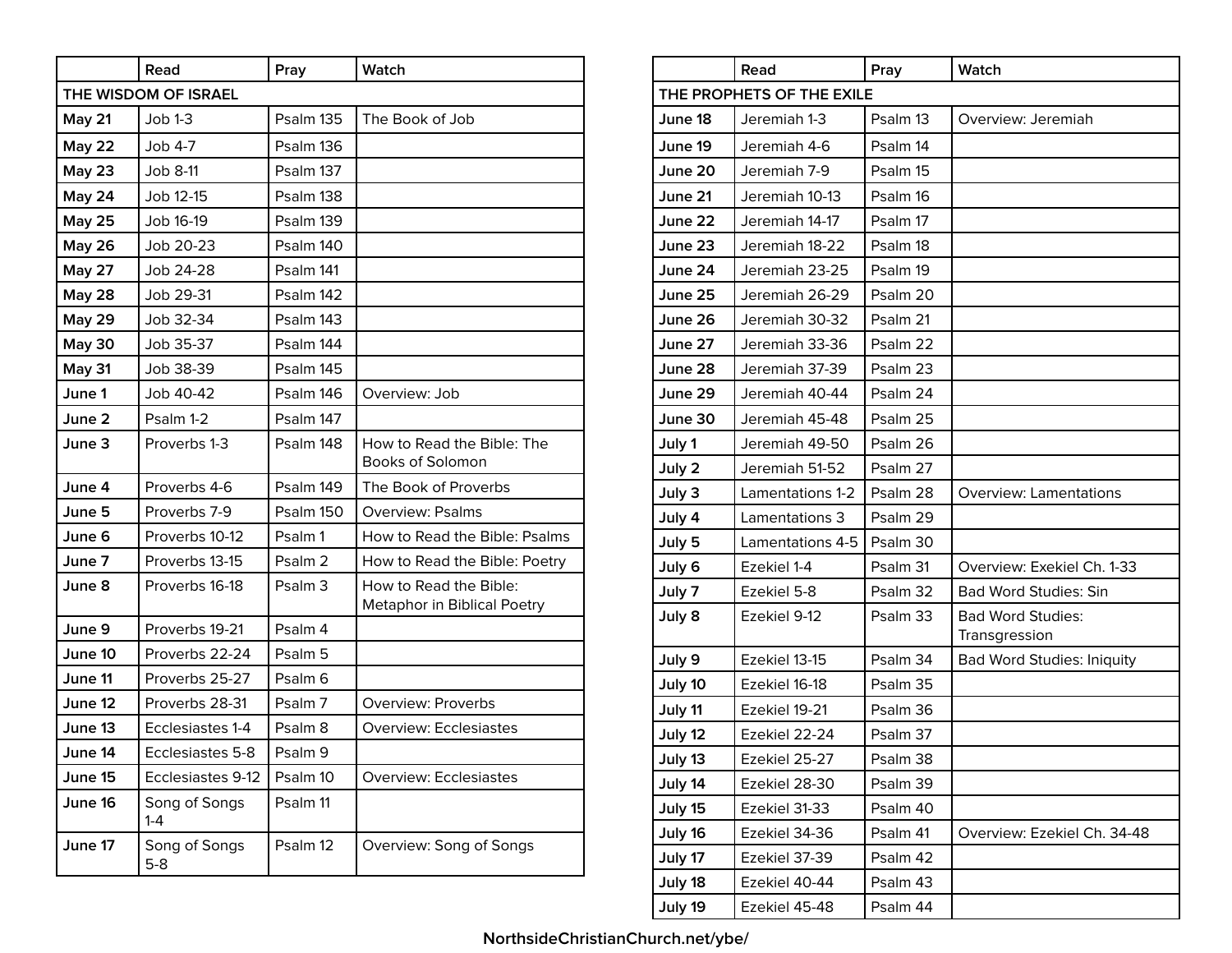|                  | Read                     | Pray     | Watch                    |  |  |
|------------------|--------------------------|----------|--------------------------|--|--|
|                  | <b>RETURN FROM EXILE</b> |          |                          |  |  |
| July 20          | Ezra 1-3                 | Psalm 45 | Overview: Ezra-Nehemiah  |  |  |
| July 21          | Ezra 4-7                 | Psalm 46 | Exile                    |  |  |
| July 22          | Ezra 8-10                | Psalm 47 |                          |  |  |
| July 23          | Nehemiah 1-3             | Psalm 48 |                          |  |  |
| July 24          | Nehemiah 4-6             | Psalm 49 |                          |  |  |
| July 25          | Nehemiah 7-9             | Psalm 50 |                          |  |  |
| July 26          | Nehemiah 10-11           | Psalm 51 |                          |  |  |
| July 27          | Nehemiah 12-13           | Psalm 52 |                          |  |  |
| July 28          | Esther 1-5               | Psalm 53 | <b>Overview: Esther</b>  |  |  |
| July 29          | Esther 6-10              | Psalm 54 |                          |  |  |
|                  | PROPHETS AFTER THE EXILE |          |                          |  |  |
| July 30          | Daniel 1-3               | Psalm 55 | <b>Overview: Daniel</b>  |  |  |
| July 31          | Daniel 4-6               | Psalm 56 | The Way of the Exile     |  |  |
| August 1         | Daniel 7-9               | Psalm 57 |                          |  |  |
| August 2         | Daniel 10-12             | Psalm 58 |                          |  |  |
| August 3         | Haggai 1-2               | Psalm 59 | Overview: Haggai         |  |  |
| August 4         | Zechariah 1-4            | Psalm 60 | Overview: Zechariah      |  |  |
| August 5         | Zechariah 5-8            | Psalm 61 |                          |  |  |
| August 6         | Zechariah 9-14           | Psalm 62 | Day of the Lord          |  |  |
| August 7         | Malachi 1-2              | Psalm 63 | Overview: Malachi        |  |  |
| August 8         | Malachi 3-4              | Psalm 64 |                          |  |  |
| THE STORY SO FAR |                          |          |                          |  |  |
| August 9         | 1 Chronicles 1-10        | Psalm 65 | Overview: 1-2 Chronicles |  |  |
| August 10        | 1 Chronicles 11-14       | Psalm 66 |                          |  |  |
| August 11        | 1 Chron. 15-17           | Psalm 67 |                          |  |  |
| August 12        | 1 Chron. 18-21           | Psalm 68 |                          |  |  |
| August 13        | 1 Chron. 22-24           | Psalm 69 |                          |  |  |
| August 14        | 1 Chron. 25-29           | Psalm 70 |                          |  |  |
| August 15        | 2 Chron. 1-4             | Psalm 71 |                          |  |  |
| August 16        | 2 Chron. 5-8             | Psalm 72 | Temple                   |  |  |
| August 17        | 2 Chron. 9-12            | Psalm 73 |                          |  |  |
| August 18        | 2 Chron. 13-17           | Psalm 74 |                          |  |  |
| August 19        | 2 Chron. 18-20           | Psalm 75 |                          |  |  |

|          | Read                         | Pray      | Watch                                           |
|----------|------------------------------|-----------|-------------------------------------------------|
| Aug. 20  | 2 Chron. 21-24               | Psalm 76  |                                                 |
| Aug. 21  | 2 Chron. 25-27               | Psalm 77  |                                                 |
| Aug. 22  | 2 Chron. 28-31               | Psalm 78  |                                                 |
| Aug. 23  | 2 Chron. 32-34               | Psalm 79  |                                                 |
| Aug. 24  | 2 Chron. 35-36               | Psalm 80  | Messiah                                         |
|          | <b>JESUS AND THE KINGDOM</b> |           |                                                 |
| Aug. 25  | Matthew 1-2                  | Psalm 81  | How to Read the Bible:<br>The Gospel            |
| Aug. 26  | Matthew 3-4                  | Psalm 82  | Overview: Matthew Ch. 1-13                      |
| Aug. 27  | Matthew 5-6                  | Psalm 83  | How to Read the Bible: Setting                  |
| Aug. 28  | Matthew 7-8                  | Psalm 84  | Son of Man                                      |
| Aug. 29  | Matthew 9-10                 | Psalm 85  | God                                             |
| Aug. 30  | Matthew 11-12                | Psalm 86  |                                                 |
| Aug. 31  | Matthew 13-14                | Psalm 87  | How to Read the Bible: The<br>Parables of Jesus |
| Sept. 1  | Matthew 15-16                | Psalm 88  | Overview: Matthew Ch. 14-28                     |
| Sept. 2  | Matthew 17-18                | Psalm 89  |                                                 |
| Sept. 3  | Matthew 19-20                | Psalm 90  |                                                 |
| Sept. 4  | Matthew 21-22                | Psalm 91  |                                                 |
| Sept. 5  | Matthew 23-24                | Psalm 92  |                                                 |
| Sept. 6  | Matthew 25-26                | Psalm 93  |                                                 |
| Sept. 7  | Matthew 27-28                | Psalm 94  | Witness                                         |
| Sept. 8  | Mark 1-2                     | Psalm 95  | The Gospel According to Mark                    |
| Sept. 9  | Mark 3-4                     | Psalm 96  | Gospel                                          |
| Sept. 10 | Mark 5-6                     | Psalm 97  |                                                 |
| Sept. 11 | Mark 7-8                     | Psalm 98  |                                                 |
| Sept. 12 | Mark 9-10                    | Psalm 99  |                                                 |
| Sept. 13 | Mark 11-12                   | Psalm 100 |                                                 |
| Sept. 14 | Mark 13-14                   | Psalm 101 |                                                 |
| Sept. 15 | Mark 15-16                   | Psalm 102 | Overview: Mark                                  |
| Sept. 16 | John 1-2                     | Psalm 103 | Overview: John Ch. 1-12                         |
| Sept. 17 | John 3-4                     | Psalm 104 | Water of Life                                   |
| Sept. 18 | John 5-6                     | Psalm 105 |                                                 |
| Sept. 19 | John 7-8                     | Psalm 106 |                                                 |

**NorthsideChristianChurch.net/ybe/**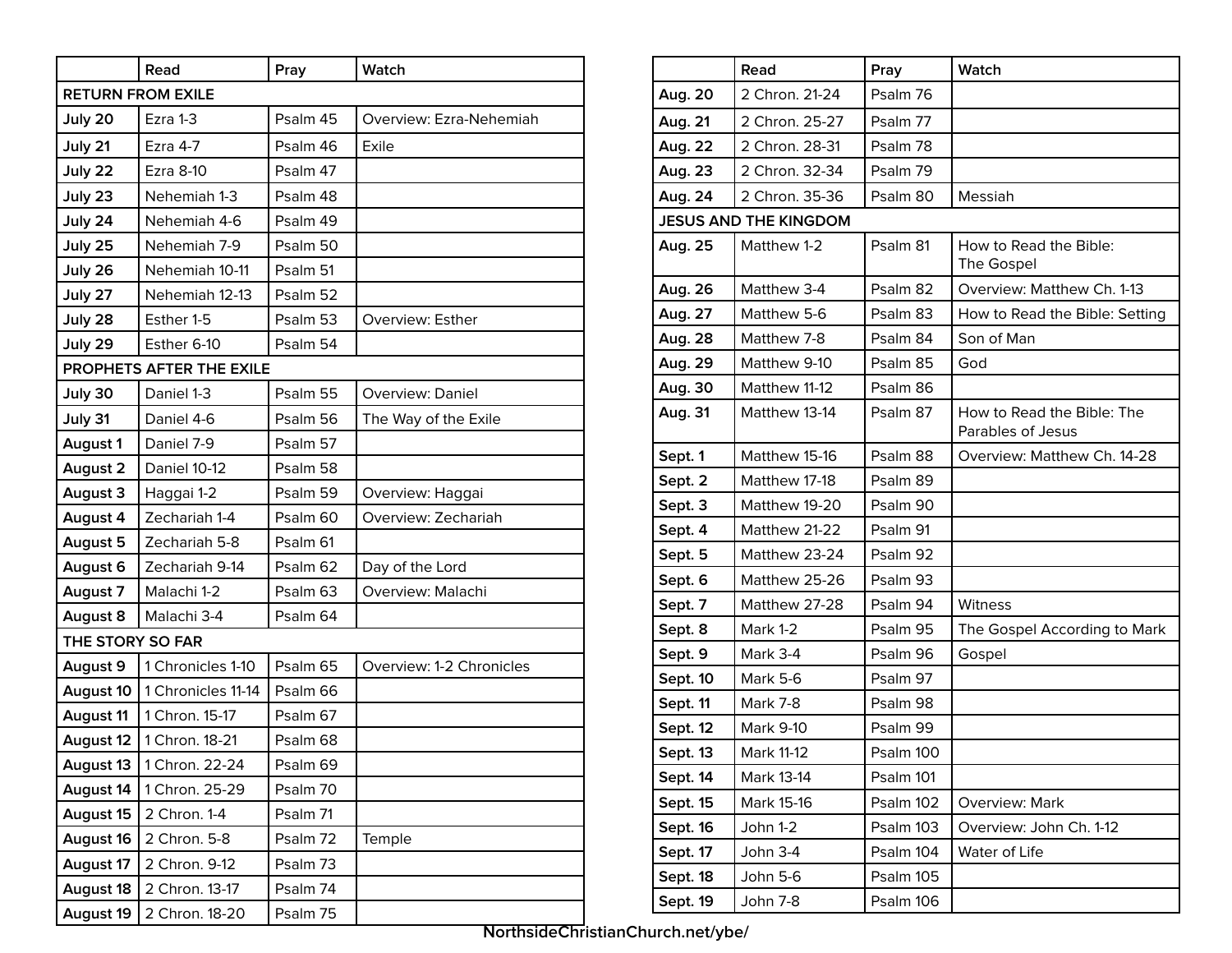|          | Read              | Pray                 | Watch                                         |
|----------|-------------------|----------------------|-----------------------------------------------|
| Sept. 20 | John 9-10         | Psalm 107            |                                               |
| Sept. 21 | John 11-12        | Psalm 108            |                                               |
| Sept. 22 | John 13-15        | Psalm 109            | Overview: John 13-21                          |
| Sept. 23 | John 16-18        | Psalm 110            |                                               |
| Sept. 24 | John 19-21        | Psalm 111            | Messiah                                       |
| Sept. 25 | Luke 1            | Psalm 112            | Overview: Luke Ch. 1-9                        |
| Sept. 26 | Luke 2-3          | Psalm 113            | Gospel of Luke Ch. 1-2                        |
| Sept. 27 | Luke 4-5          | Psalm 114            | Gospel of Luke: Ch. 3-9                       |
| Sept. 28 | Luke 6-7          | Psalm 115            |                                               |
| Sept. 29 | Luke 8-9          | Psalm 116            | The Prodigal Son - Gospel of<br>Luke Ch. 9-19 |
| Sept. 30 | Luke 10-11        | Psalm 117            | Overview: Luke Ch. 10-24                      |
| Oct. 1   | Luke 12-13        | Psalm 118            |                                               |
| Oct. 2   | Luke 14-16        | Psalm<br>119:1-32    |                                               |
| Oct. 3   | Luke 17-18        | Psalm<br>119:33-64   |                                               |
| Oct. 4   | Luke 19-20        | Psalm<br>119:65-96   | The Gospel of Luke Ch. 19-23                  |
| Oct. 5   | Luke 21-22        | Psalm<br>119:97-128  |                                               |
| Oct. 6   | Luke 23-24        | Psalm<br>119:129-152 | Gospel of Luke Ch. 24                         |
| Oct. 7   | Acts 1-2          | Psalm<br>119:153-176 | Overview: Acts Ch. 1-12                       |
| Oct. 8   | Acts 3-4          | Psalm 120            | <b>Holy Spirit</b>                            |
| Oct. 9   | Acts 5-6          | Psalm 121            | Acts Ch. 1-7                                  |
| Oct. 10  | Acts 7-8          | Psalm 122            | Acts Ch. 8-12                                 |
| Oct. 11  | <b>Acts 9-10</b>  | Psalm 123            |                                               |
| Oct. 12  | <b>Acts 11-12</b> | Psalm 124            |                                               |
| Oct. 13  | Acts 13-14        | Psalm 125            | Overview: Acts Ch. 13-28                      |
| Oct. 14  | Acts 15-16        | Psalm 126            | Acts Ch. 13-20                                |
| Oct. 14  | Acts 17-18        | Psalm 127            |                                               |
| Oct. 15  | Acts 19-20        | Psalm 128            |                                               |
| Oct. 16  | Acts 21-22        | Psalm 129            | Acts Ch. 21-28                                |

|                | Read                      | Pray               | Watch                                                      |
|----------------|---------------------------|--------------------|------------------------------------------------------------|
| Oct. 17        | <b>Acts 21-22</b>         | Psalm 129          | Acts Ch. 21-28                                             |
| Oct. 18        | Acts 23-24                | Psalm 130          | Hope                                                       |
| Oct. 19        | Acts 25-26                | Psalm 131          |                                                            |
| Oct. 20        | <b>Acts 27-28</b>         | Psalm 132          |                                                            |
|                | THE PEOPLE OF THE KINGDOM |                    |                                                            |
| Oct. 21        | Romans 1-2                | Psalm 133          | Overview: Romans Ch. 1-4                                   |
| Oct. 22        | Romans 3-4                | Psalm 134          | Grace                                                      |
| Oct. 23        | Romans 5-6                | Psalm 135          | Overview: Romans Ch. 5-6                                   |
| Oct. 24        | Romans 7-8                | Psalm 136          |                                                            |
| Oct. 25        | Romans 9-10               | Psalm 137          | <b>New Testament Letters:</b><br><b>Historical Context</b> |
| Oct. 26        | Romans 11-12              | Psalm 138          | New Testament Letters: Literary<br>Context                 |
| Oct. 27        | Romans 13-14              | Psalm 139          |                                                            |
| Oct. 28        | Romans 15-16              | Psalm 140          |                                                            |
| Oct. 29        | 1 Cor. 1-2                | Psalm 141          | Overview: 1 Corinthians                                    |
| Oct. 30        | 1 Cor. 3-4                | Psalm 142          |                                                            |
| Oct. 31        | 1 Cor. 5-6                | Psalm 143          |                                                            |
| Nov. 1         | 1 Cor. 7-8                | Psalm 144          |                                                            |
| Nov. 2         | 1 Cor. 9-10               | Psalm 145          |                                                            |
| Nov. 3         | 1 Cor. 11-12              | Psalm 146          |                                                            |
| Nov. 4         | 1 Cor. 13-14              | Psalm 147          |                                                            |
| Nov. 5         | 1 Cor. 15-16              | Psalm 148          |                                                            |
| Nov. 6         | 2 Cor. 1-2                | Psalm 149          | Overview: 2 Corinthians                                    |
| Nov. 7         | 2 Cor. 3-4                | Psalm 150          |                                                            |
| Nov. 8         | 2 Cor. 5-6                | Psalm 1            |                                                            |
| Nov. 9         | 2 Cor. 7-8                | Psalm 2            | Generosity                                                 |
| <b>Nov. 10</b> | 2 Cor. 9-10               | Psalm <sub>3</sub> |                                                            |
| <b>Nov. 11</b> | 2 Cor. 11-13              | Psalm 4            |                                                            |
| <b>Nov. 12</b> | Galatians 1-2             | Psalm 5            | <b>Overview: Galatians</b>                                 |
| <b>Nov. 13</b> | Galatians 3-4             | Psalm 6            |                                                            |
| <b>Nov. 14</b> | Galatians 5-6             | Psalm 7            |                                                            |
| <b>Nov. 15</b> | Ephesians 1-2             | Psalm 8            | Overview: Ephesians                                        |